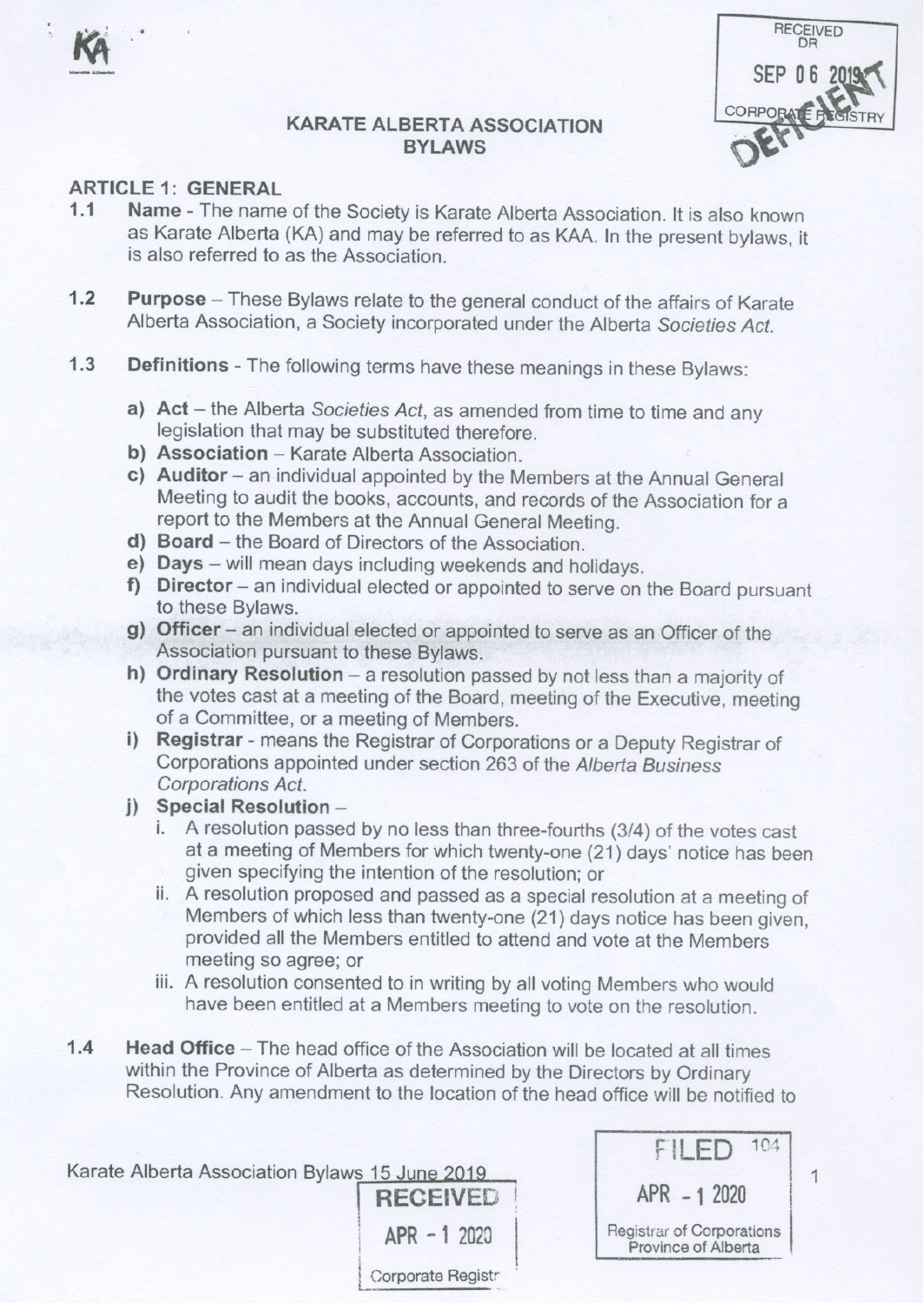

the Registrar in accordance with the Act (currently within fifteen days after any change in the place or address of its head office).

- **1.5 Corporate Seal** The Board will adopt a corporate seal for the Association. Custody of the seal is the responsibility of the Treasurer/Secretary or designate and only an authorized person shall be permitted to imprint it on documents issued by the Association.
- **1.6 No Gain for Members** The Association will be carried on without the purpose of gain for its Members and any profits or other accretions to the Association will be used in promoting its objectives.
- **1.7 Ruling on Bylaws** Except as provided in the Act, the Board will have the authority to interpret any provision of these Bylaws that is contradictory, ambiguous, or unclear, provided such interpretation is consistent with the objects of the Association.
- **1.8 Conduct of Meetings** Unless otherwise specified in the Act or these Bylaws, meetings of Members and meetings of the Board will be conducted according to Robert's Rules of Order (current edition).
- **1.9 Interpretation** Word importing the singular will include the plural and vice versa, words importing the masculine will include the feminine and vice versa, and words importing persons will include bodies corporate.
- **1.10 Headings** The headings used in the Bylaws are inserted for convenience of reference only.

# **ARTICLE 2: MEMBERSHIP**

# **Categories of Membership**

- **2.1 Categories** The Association has five (5) categories of membership:
	- a) Club;
	- b) Individual Members;
	- c) Coach Members;
	- d) Officials Members; and
	- e) Honorary Members.

# **Qualifications for Membership**

**2.2 Club Member** - An organized body corporate karate club/association or organized group of persons consisting of Karateka Members whose main objective is the instruction and/or participation in Karate, who has applied for membership, has agreed to abide by the Association's bylaws, policies, rules and regulations and is registered with the Association.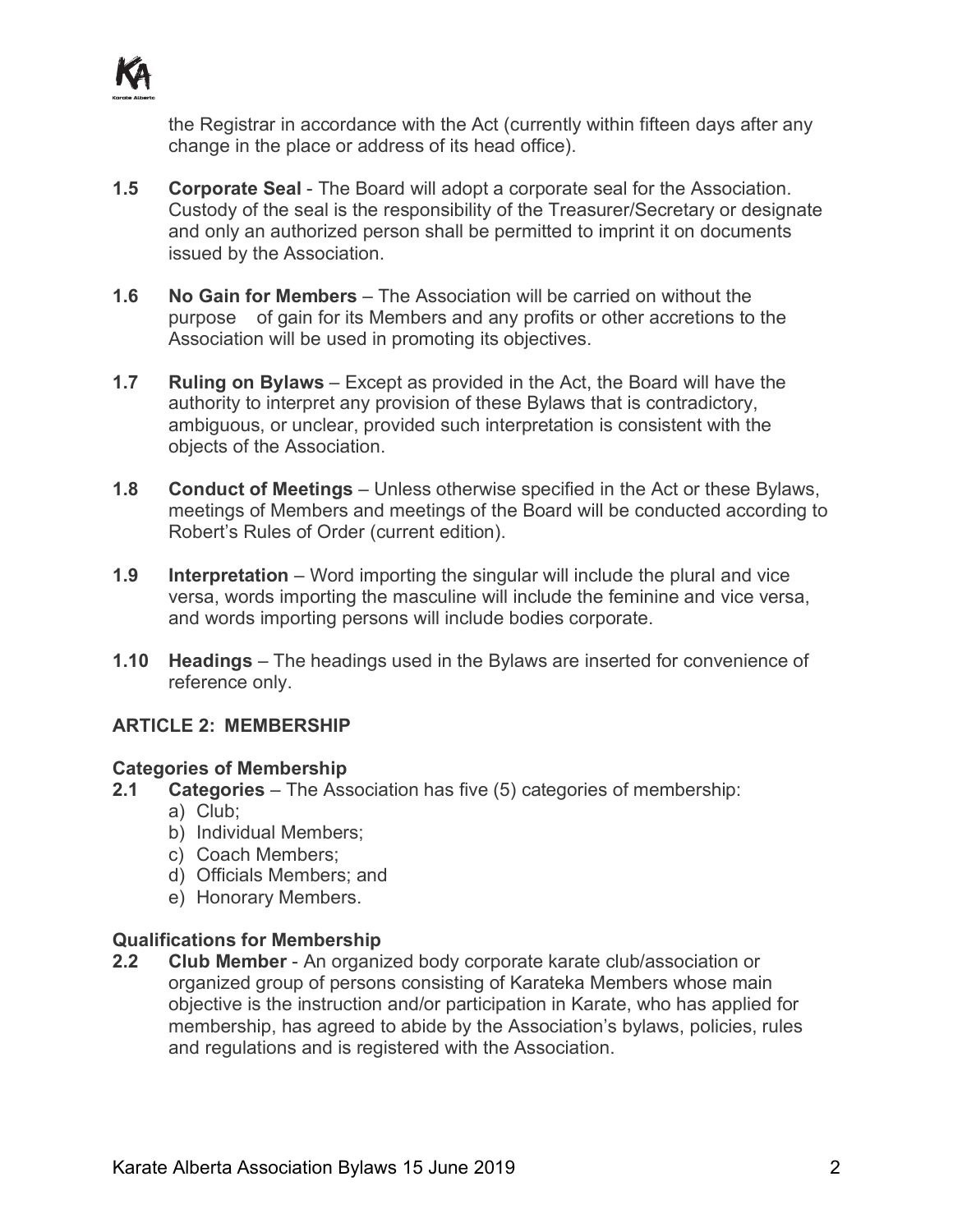

- **2.3 Individual Members** Members of a registered club in good standing become a member of Karate Alberta upon Karate Alberta's receipt of the required form(s) and dues. To be eligible, the member must be a resident of Alberta. An individual member of Karate Alberta also becomes a Registrant of Karate Canada.
- **2.4 Coach Member** Any individual who is a karate coach registered with a Club Member and/or the Association, who is certified by the Coaching Association of Canada under the National Coaching Certification Program, who has applied for membership, has agreed to abide by the Association's bylaws, policies, rules and regulations and is registered with the Association.
- **2.5 Officials Member** Any individual who is acting as an official for competitive Karate competitions, who has applied for membership, has agreed to abide by the Association's bylaws, policies, rules and regulations and is registered with the Association.
- **2.6 Honorary Member** Any individual approved by two-thirds vote of the Board of Directors who has contributed greatly to the sport of Karate in Alberta and contributed to the affairs of the Association. Honorary Members shall not be entitled to vote but will receive notice and may attend all Annual General Meetings, General Meetings and Special Meetings of the Association. (Honorary Member status may be removed at anytime by two-thirds vote of the Board of Directors).

# **Admission of Members**

- **2.7 Admission of Members** No individual, club or group will be admitted as a Member of the Association unless:
	- a) The candidate member has made an application for membership in a manner prescribed by the Association;
	- b) The candidate member has agreed to comply with these bylaws, policies, procedures, rules and regulations of the Association;
	- c) If the candidate is currently a Member at the time of applying for membership, the candidate member is a Member in Good Standing as defined herein, unless otherwise approved by the Board;
	- d) If the candidate member was at any time previously a Member, the candidate member was a Member in Good Standing at the time of ceasing to be a Member, unless otherwise approved by the Board;
	- e) The candidate member has been approved by majority vote as a member by the Board or by any committee or individual delegated this authority by the Board; and
	- f) The candidate member has paid dues as prescribed by the Board.

# **Membership Duration and Dues**

**2.8 Membership Year** - Unless otherwise determined by the board the membership year of the Association will be September 1st – August 31st.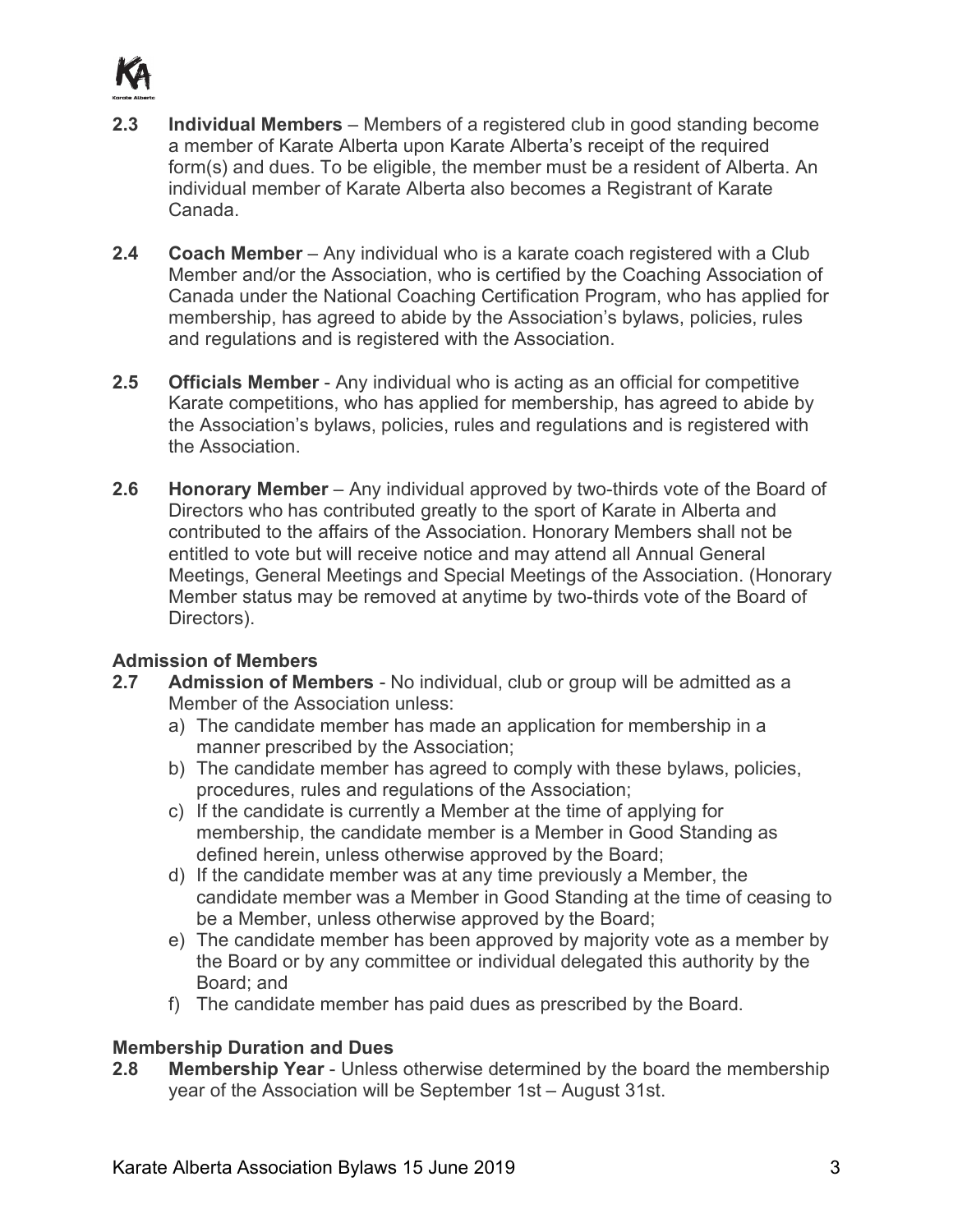

- **2.9 Duration** Membership is accorded on an annual basis and all Members, excluding Honorary Members, will apply for membership each year.
- **2.10 Dues** Membership dues for all Members, will be determined annually by the Board and submitted to the Association no later than December 31st, together with the addresses of all Club Coaches, Officers and Club Name.

### **Withdrawal and Termination of Membership**

- **2.11 Resignation** A Member may resign by delivering written notice of such resignation to the Treasurer/Secretary or the Head Office of the Association. Resignation will take effect upon receipt of notice by the Association
- **2.12 May Not Resign** A Member may not resign from the Association when the Member is subject to disciplinary investigation or action of the Association.
- **2.13 Arrears** A Member will be expelled from the Association by way of ordinary resolution of the Board of Directors for failing to pay membership dues or money owed to the Association by the deadline dates prescribed by the Association or otherwise fails to comply with all other registration policies.
- **2.14 Discipline** In addition to expulsion for failure to pay membership dues, a Member may be suspended or expelled from the Association in accordance with the Association's policies and procedures relating to discipline of Members.
- **2.15 Removal** A Member may be removed by Ordinary Resolution of the Board at a duly called meeting, provided notice is given and the Member is provided with reasons and the opportunity to be heard. Notice will set out the reasons for termination of membership and the member receiving the notice will be entitled to submit a written submission opposing the termination.
- **2.16 Member Coaches** Member Coaches who cease to be certified at the level prescribed by article 2 under **Qualifications of Membership** may be expelled from the Association immediately.

# **Good Standing**

- **2.17 Definition** A Member of the Association will be in good standing provided that the Member:
	- a) Has not ceased to be a Member;
	- b) Has not been suspended or expelled from membership, or had other membership restrictions or sanctions imposed;
	- c) Has completed and remitted all documents and certifications, If necessary, as required by the Association;
	- d) Has complied with the Bylaws, policies, procedures, rules and regulations of the Association;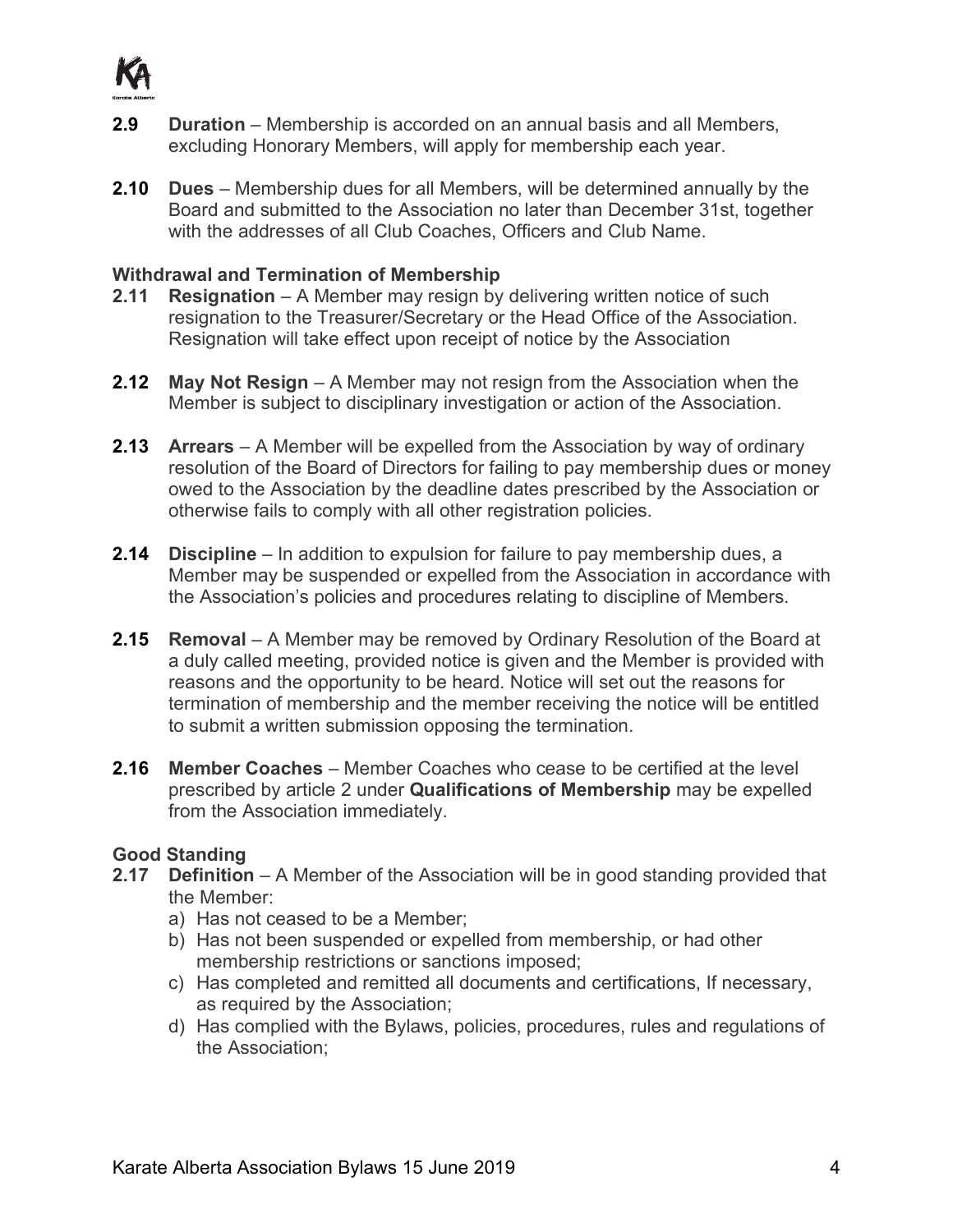

- e) Is not subject to a disciplinary investigation or action by the Association, or if subject to disciplinary action previously, has fulfilled all terms and conditions of such disciplinary action to the satisfaction of the Board; and
- f) Has paid all required membership dues.

# **Privileges**

- **2.18** Subject to these Bylaws and other governing documents of the Association, Members in good standing may be entitled to the following privileges:
	- a) To hold office, subject to these Bylaws;
	- b) To vote, subject to these Bylaws.
	- c) To attend and participate in the meetings and affairs of the Association, subject to these Bylaws;
	- d) Participate in sanctioned competitions/activities, training camps, or clinics of the Association; or
	- e) Participate in other events associated with the Association.

# **Cease to be in Good Standing**

**2.19** Members who cease to be in good standing may have privileges suspended and will not be entitled to vote at meetings or be entitled to the benefits and privileges of membership until such time as the Board is satisfied that the Member has met the definition of good standing as set out above.

# **ARTICLE 3 MEETINGS OF MEMBERS**

# **Types of Meetings**

- **3.1 Types of Meetings** Meetings of Members will include Annual General Meetings, General and Special Meetings.
- **3.2 Annual General Meetings** A general meeting of the membership, designated as the annual general meeting, shall be held at such date and time as the Board determines. The meeting shall review affairs of the Association since the last general meeting, hear and receive the Board's reports, hold election of officers and directors, and transact such other business as may properly be brought before it.
- **3.3 General Meeting** A general meeting of the membership may be called when in the opinion of the Board there shall be such business as calls for the meeting.
- **3.4 Special General Meeting - A** Special General Meeting of the Members may be called at any time by the President, by the Board or upon the written request of one third (1/3) or more of the voting Members of the Association. Notice to all voting Members will be given in accordance with the Act before the date of such meeting. Agenda of special meetings will be limited to the subject matter for which the meeting was duly called.
- **3.5 Special Resolution** The Association shall file every "Special Resolution" passed by the Association with the Registrar of Companies in accordance with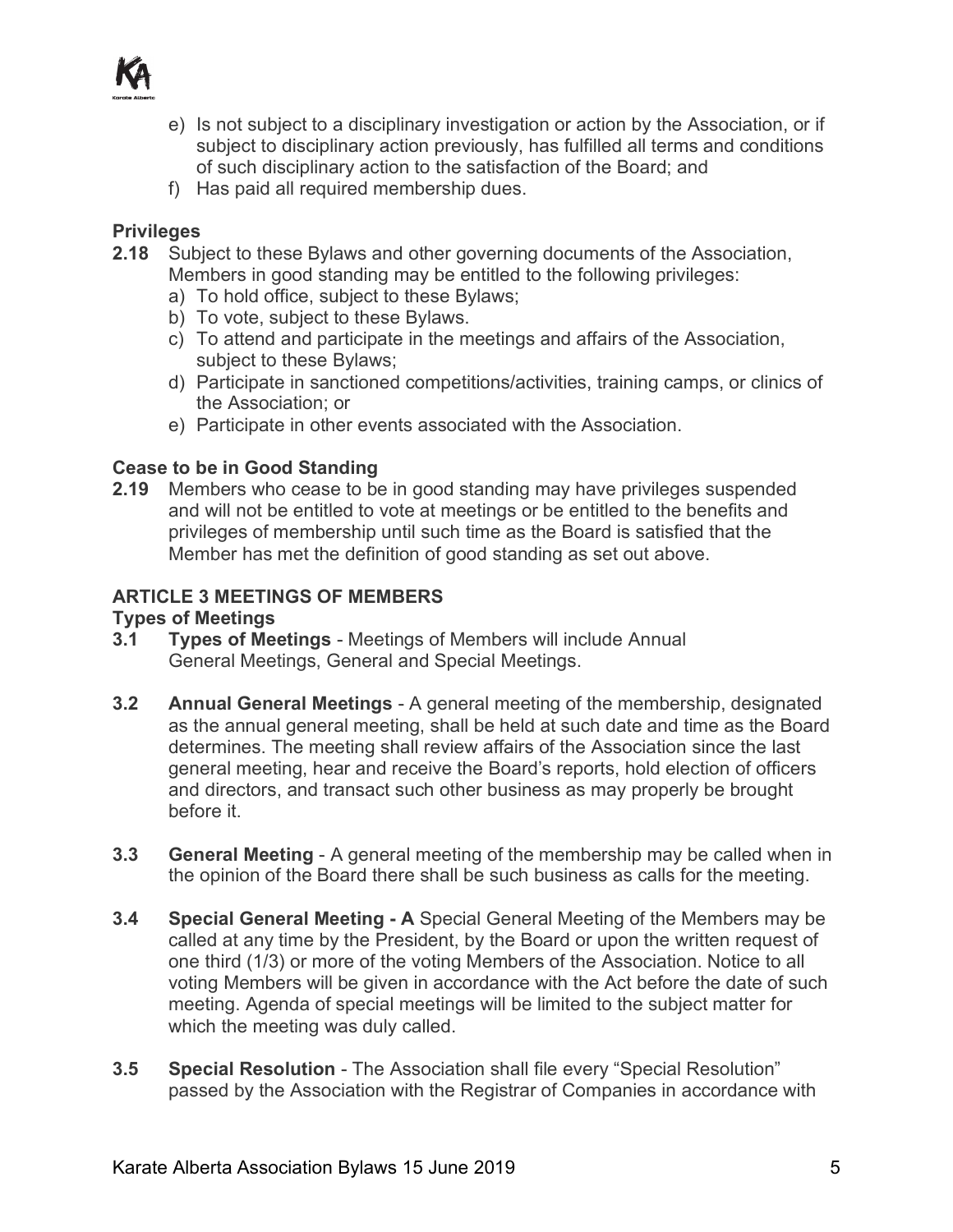

the Act. "Special Resolutions" require a 75% majority vote of the voting delegates present at a meeting for the resolution to be passed.

- **3.6 Location and Date** The Association will hold meetings of Members at such date, time and place as determined by the Board. The Annual General Meeting will be held within fifteen (15) months of the last Annual General Meeting.
- **3.7 Meetings by Telephone/Telecommunication** A meeting of voting Members may be held by telephone conference call or by means of other telecommunications technology. Any voting Member who is unable to attend a meeting of members may participate in the meeting by telephone or other telecommunications technology should the Association make such means available. Voting members who participate in a meeting by telephone or other telecommunications technology are considered to have attended the meeting.
- **3.8 Notice** Notice of meetings of Members will be posted on the Association's Website at least thirty (30) days prior to the date of the meeting and written notice, including electronic notice (e-mails) will be given to all voting Members at least thirty (30) days prior to the date of the meeting. Failure for the intended recipient in receiving the notice will not null and void the meeting nor the decisions or actions from that meeting.
- **3.9 Adjournment** Any meetings of Members may be adjourned to any time and place as determined by the Board and such business may be transacted at such adjourned meeting as might have been transacted at the original meeting from which such adjournment took place. No notice will be required for any adjourned meeting.
- **3.10 Agenda**  The agenda for the Annual General Meeting will be conducted in two parts containing at least the following:

**AGM Part 1: The business of the Association**  Call to order Establishment of Quorum Appointment of Scrutineers Adoption of Minutes of the previous Annual Meeting Report of Auditors Appointment of Auditors Election of new Directors Adjournment & end to the formal part of the AGM **AGM Part 2: Reports & Discussion** Board, Committee and Staff Reports Adjournment & conclusion to the Association's AGM

**3.11 Quorum** – Fifteen (15) voting Members in attendance will constitute a quorum.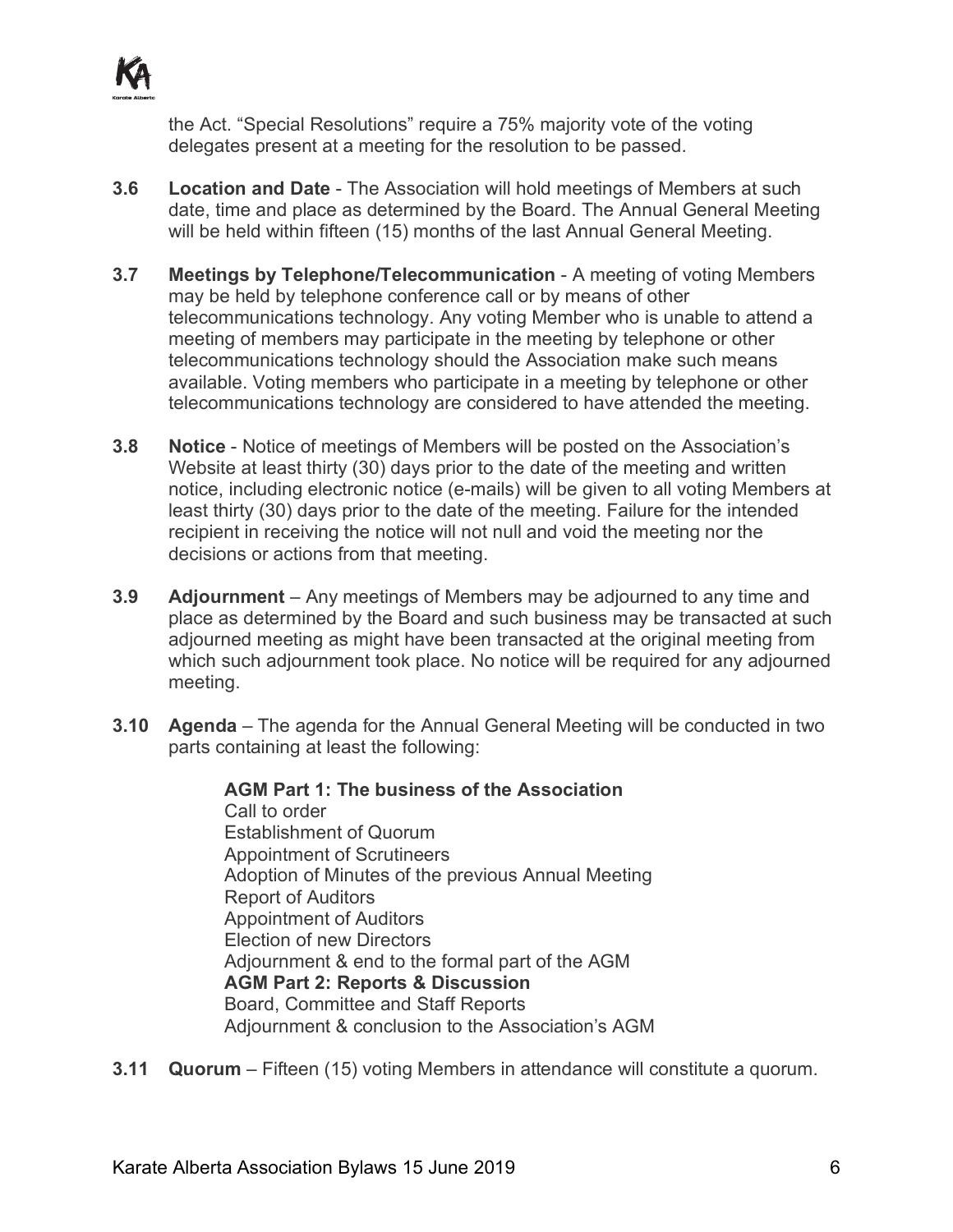

**3.12 Closed Meetings** – Meetings of Members will be closed to the public except by invitation of the Board.

# **Voting at Meetings of Members**

- **3.13 Voting Privileges** Members will have the following voting rights at all meetings of Members:
	- **a) Club Members** will be entitled to appoint the Clubs' President, or Delegate, who may attend and participate in meetings and is entitled to the following number of votes:
		- i. 1 vote per registered member of the registered KA Club
	- **b) Individual Members**, **Coach Members, Officials Members, and Honorary Members** eighteen (18) years of age or older may participate in meetings but are not entitled to vote. Members seventeen (17) years of age or younger may appoint a parent/guardian who may attend meetings of members but is not entitled to vote.
- **3.14 Delegates** The name of a Delegate(s) will be communicated to the Association in writing, seven (7) days prior to the meeting of members. Delegates must be eighteen (18) years of age and older and a member in good standing.
- **3.15 Scrutineers** At the beginning of each meeting, the Board may appoint one or more scrutineers who will be responsible for ensuring that votes are properly cast and counted.
- **3.16 Proxy Voting** Voting members may choose to vote by proxy by filling out a proxy form.
- **3.17 Determination of Votes** Votes will be determined by a show of hands, in writing, or orally unless a secret or recorded ballot is requested by the majority of those Members voting.
- **3.18 Majority of Votes** Except as otherwise provided in the Act or these Bylaws, the majority of votes of Members present who vote will decide each issue. In the case of a tie, the issue is defeated.

# **ARTICLE 4: GOVERNANCE**

- **4.1 Directors** The Board will consist of nine (9) Directors as follows:
	- a. President
	- b. Vice-President
	- c. Secretary
	- d. Treasurer
	- e. Membership Officer
	- f. Four (4) Directors-at-Large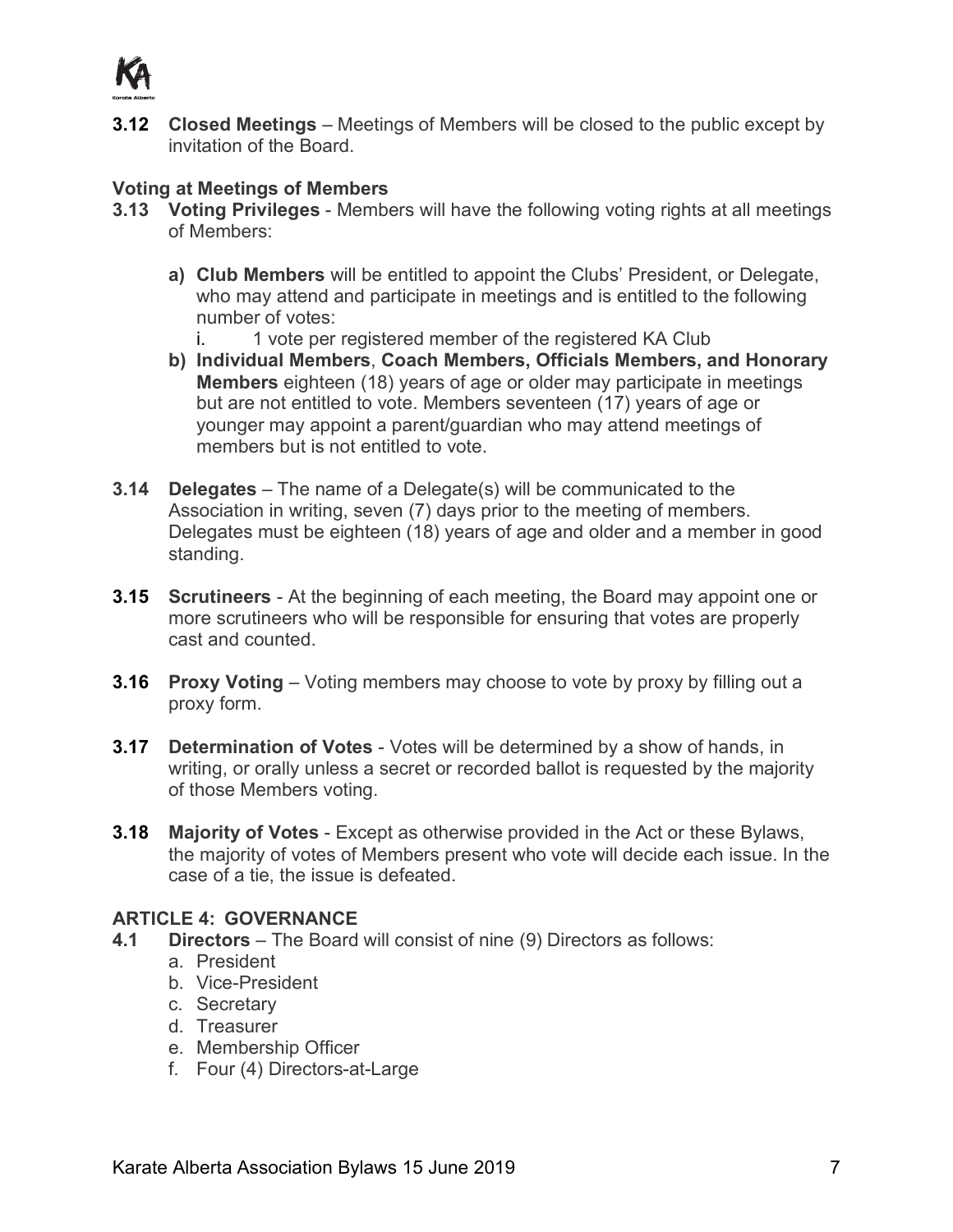

- **4.2 Eligibility** Any individual who is eighteen (18) years of age or older, who has the power under law to contract, is a member of the Association in good standing may be nominated for election as a Director at Large.
- **4.3 Election** The election of the Directors at Large will take place as follows: At the Annual General Meeting three (3) Directors shall be elected annually by the voting members in the following rotational order:

**One**: Membership Officer & two (2) Directors-at-Large **Two**: Vice-President, Treasurer & one (1) Director-at-Large **Three**: President, Secretary & one (1) Director-at-Large

- **4.4 Decision** Elections will be decided by the voting Members in accordance with the following:
	- a) **One Valid Nomination** Winner declared by Ordinary Resolution.
	- b) **Two or More valid Nominations** Winner is the nominee receiving the greatest number of votes. In the case of a tie, the nominee receiving the fewest votes will be deleted from the list of nominees and a second vote will be conducted. If there continues to be a tie of more than two nominees, the nominee receiving the fewest votes will be deleted from the list of nominees until their remains only two nominees or a winner is declared. If only two nominees remain and there continues to be a tie, the winner will be decided by the Board of Directors by resolution.
- **4.5 Terms -** Elected Directors will serve terms of three (3) years and will hold office until their successors have been duly elected in accordance with these Bylaws, unless they resign, are removed from or vacate their office. Directors can serve no more than three (3) consecutive terms.

# **Resignation and Removal of Directors**

- **4.6 Resignation** A Director may resign from the Board at any time by presenting their notice of resignation to the Board. This resignation will become effective the date on which the request is approved by the Board. Where a Director who is subject to a disciplinary investigation or action of the Association resigns, that Director will nonetheless be subject to any sanctions or consequences resulting from the disciplinary investigation or action.
- **4.7 Vacate Office** The office of any Director will be vacated automatically if:
	- a) The Director is found by a court to be of unsound mind;
	- b) the Director becomes bankrupt;
	- c) the Director misses three (3) consecutive Board meetings without proper notification to the Board and approval of the President; and
	- d) Upon the Director's death.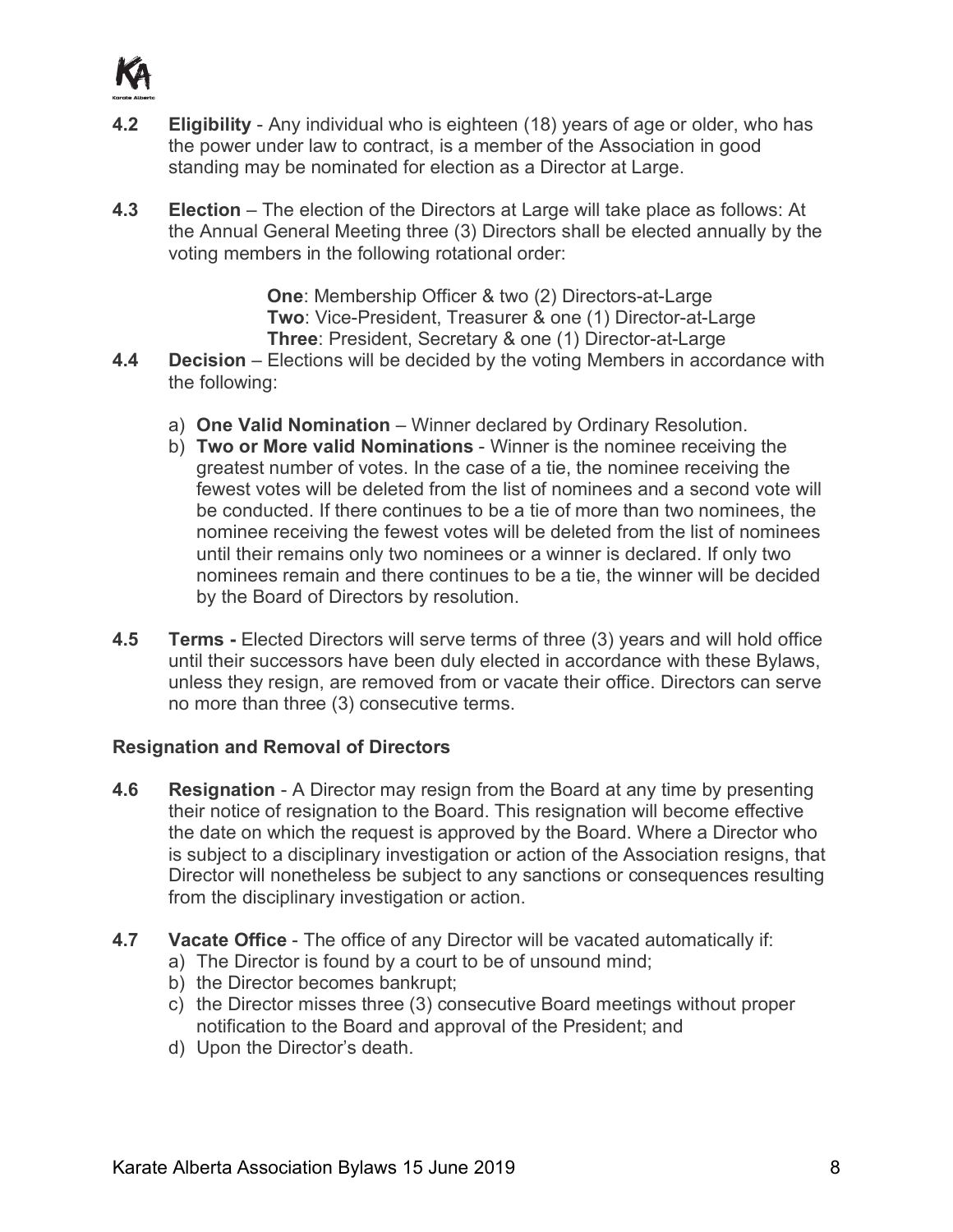

- **4.8 Removal** A Director may be removed by Special Resolution at a General Meeting or Special Meeting, provided the Director has been given notice of and reason why and is invited to attend and speak at the meeting.
- **4.9 Filling a Vacancy on the Board**  Where the position of a Director becomes vacant for whatever reason, the Board may appoint a qualified individual to fill the vacancy until the remainder of the Director's term. If the position of President becomes vacant, the Vice president shall assume the duties of that office until the end of the President's term. The Board may appoint a qualified individual to fill the Vice President position until the end of the Vice President's term.
- **4.10 Call of Meeting** The meetings of the Board of Directors will be held at any time and place as determined by the President or a majority of the Board of Directors.
- **4.11 Notice** Written notice, served other than by mail, of Board Meetings will be given to all Directors at least forty-eight (48) hours prior to the scheduled meeting. Notice served by mail will be sent at least fourteen (14) days prior to the meeting. No Notice of a meeting of the Board of Directors is required if all Directors waive notice, or if those absent consent to the meeting being held in their absence.
- **4.12 Number of Meetings** The Board will hold a minimum of four (4) meetings per year.
- **4.13 Quorum** At any meeting of the Board of Directors, quorum will consist of a simple majority (50%+1) of Directors holding office.
- **4.14 Voting** Each Director is entitled to one vote. Voting will be by a show of hands, orally or by electronic ballot, unless a majority of Directors present request a secret ballot. Resolutions will be passed upon a majority of the votes being in favor of the resolution.
- **4.15 No Proxies** Directors may not vote via proxy at meetings of Directors.
- **4.16 Meetings** Meetings of the Board will include the Treasurer or Secretary without vote when such office is filled by non-directors. Notwithstanding the previous sentence, Meetings of the Board will be closed to Members and the public except by invitation of the Board.
- **4.17 Meetings by Telecommunications** A meeting of the Board may occur by teleconference provided either a majority of the Directors consent or the meeting has been approved by resolution passed by the Directors at a meeting of the Directors.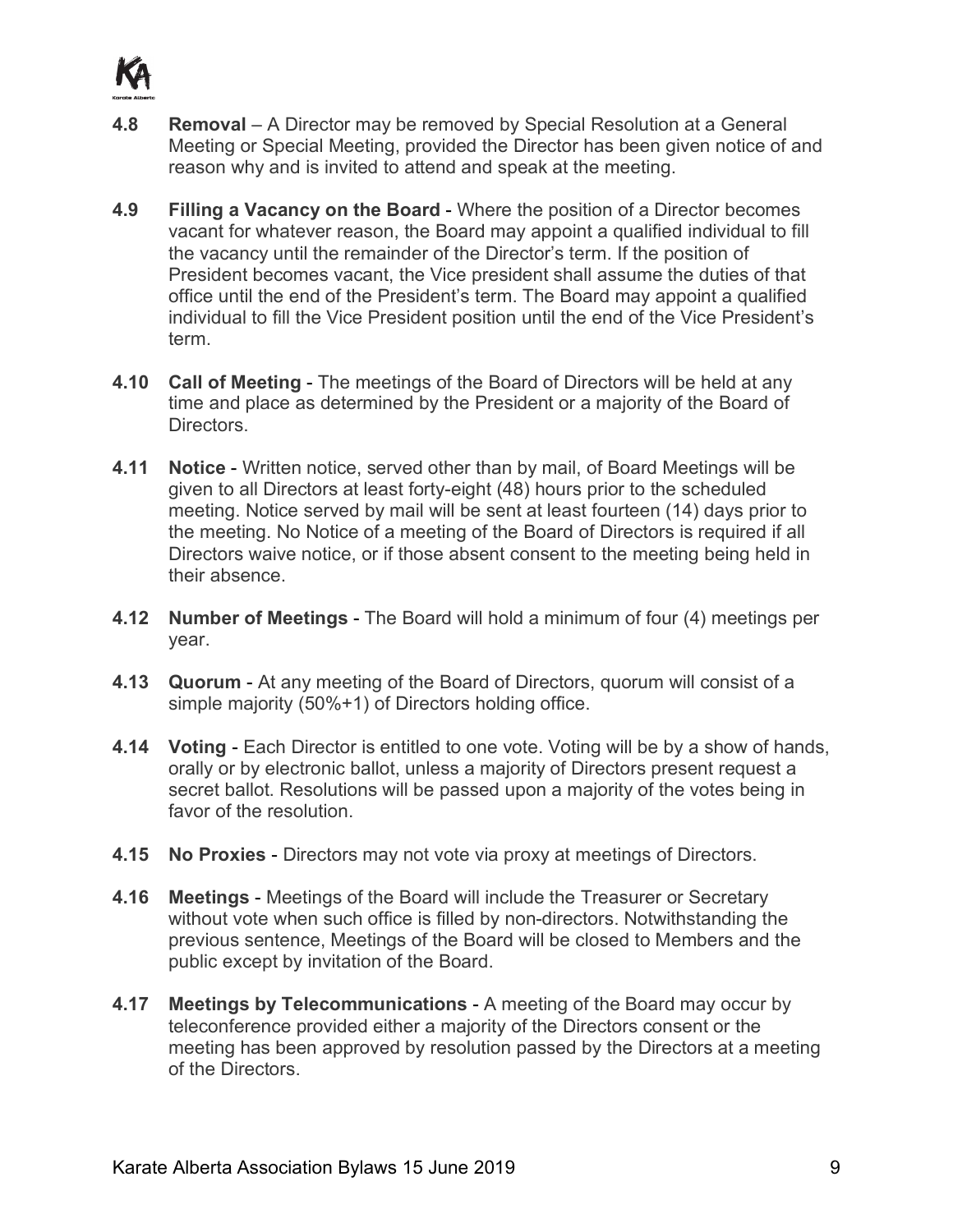

- **4.18 Meetings by Other Electronic Means** The Directors may meet by other electronic means that permits each Director to communicate adequately with each other provided that:
	- **a)** The Directors have passed a resolution addressing the mechanics of holding such a meeting and dealing specifically with how security issues should be handled, the procedure for establishing quorum and recording votes;
	- **b)** Each Director has equal access to the specific means of communications to be used;
	- **c)** Each Director has consented in advance to meeting by electronic means using the specific means of communication proposed for the meeting.
- **4.19 Powers of the Board**  Powers Except as otherwise provided in the Act or these Bylaws, the Board has the powers of the Association and may delegate any of its powers, duties and functions. Without limiting the generality of the foregoing, the Board may:
	- **a)** Implement policies, procedures and rules for managing the affairs of the Association;
	- **b)** Implement policies, procedures and rules relating to the registration of members and shall have the authority to register members accordingly;
	- **c)** Implement policies, procedures and rules relating to the discipline of members, and shall have the authority to discipline members accordingly;
	- **d)** Implement policies, procedures and rules relating to the management of disputes within the Association and shall have the authority to deal with all disputes accordingly;
	- **e)** Implement policies, procedures and rules relating to the direction and control of monies, funds, investments and securities of the Association and shall have the authority to manage these accordingly;
	- **f)** Establish committees, appoint members of committees, and delegate any of its powers, duties and functions to any committee; and
	- **g)** Appoint, engage or employ such persons as it deems necessary to carry out the work of the Association.
- **4.20 Borrowing Powers** For the purpose of carrying out its objectives, the society may borrow or raise or secure the payment of money in such manner as it thinks fit, and in particular by the issue of debentures, but this power shall be exercised only under the authority of the Association, and in no case shall debentures be issued without the sanction of a special resolution of the Association.
- **4.21 Validity of Acts of Directors** No act of the Board or a Director will be nullified if it is discovered after the fact that the Director was improperly appointed or elected.

# **ARTICLE 5: OFFICERS**

**5.1 Composition** - The Officers will be comprised of the President, Vice-President, Treasurer, Secretary, Membership Officer and such other Officers as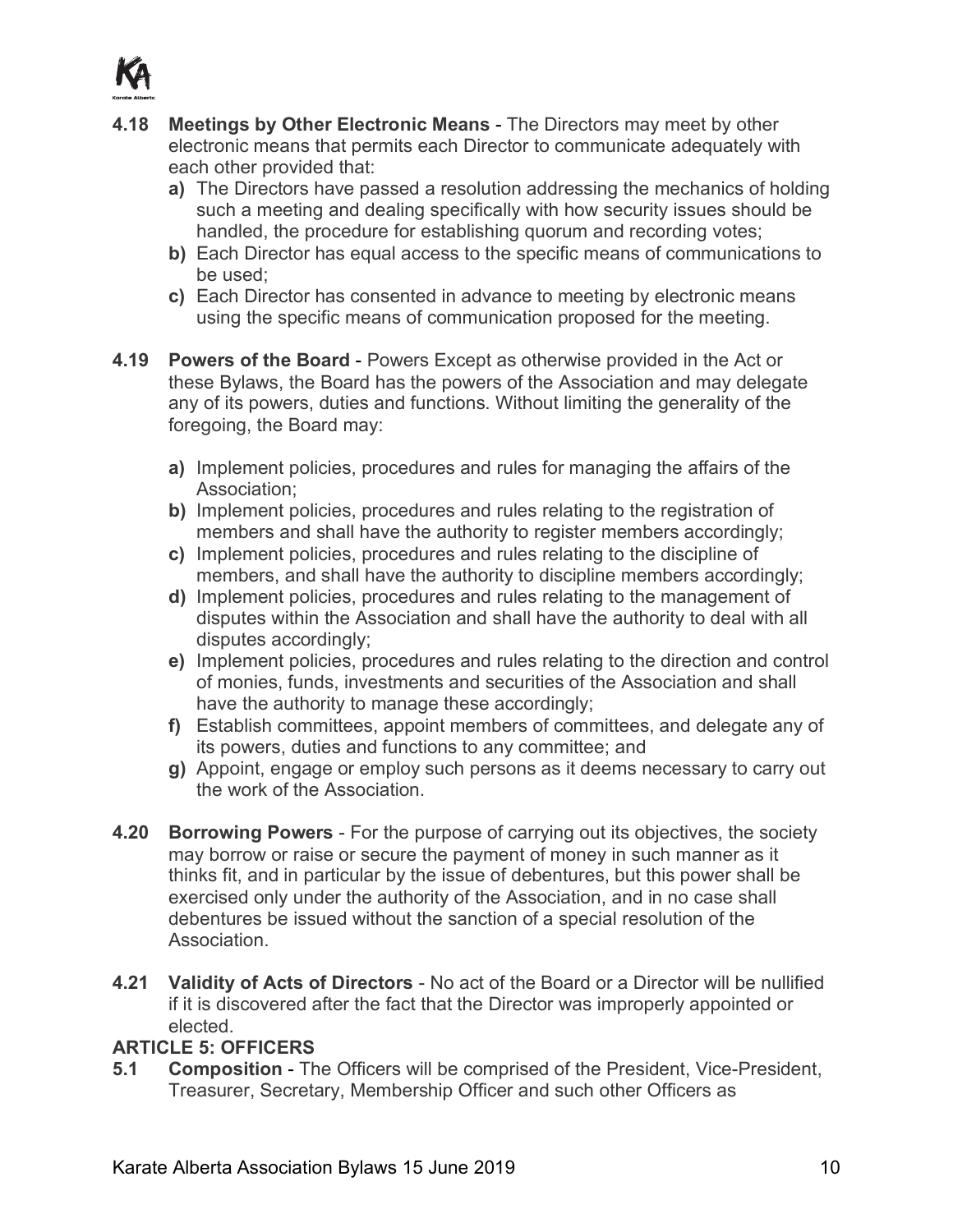

determined by the Board of Directors. No one Officer will hold more than one office.

- **5.2 Terms** Officers will hold office for a term of three (3) years unless they resign, are removed, or vacate their office. The Officers term of office will commence beginning from the meeting at which they were elected.
- **5.3 Vacate Office** The office of any Officer will be vacated automatically if:
	- a) The Officer is found by a court to be of unsound mind;
	- b) The Officer becomes bankrupt;
	- c) Upon the Officer's death.
- **5.4 Removal An Officer may be removed by Special Resolution of the Board or by** Special Resolution of the voting Members in a meeting, provided the Officer has been given notice of and the opportunity to be present and to be heard at the meeting where such a Special Resolution is put to a vote.
- **5.5 Vacancy** Where the position of an Officer becomes vacant for whatever reason and there is still a quorum of Board Members, the Board may elect a qualified Director to fill the vacancy for the remainder of the term.
- **5.6 Duties** The duties of Officers are as follows:

#### **a) The President will:**

- i. Be responsible for the general supervision of the affairs and operations of the Association,
- ii. Preside as Chairperson at the Annual and General Meetings of the Association, at meetings of the Board and the Executive Committee, unless an alternate Director has been appointed to Chair
- iii. Be the official spokesman of the Association,
- iv. Oversee and supervise the Executive Director, and
- v. Perform such other duties as may from time to time be established by the Board.

#### **b) The Vice-President will:**

- i. Support and assist the President in all duties,
- ii. In the absence of the President, have the authority and perform the duties of the President, and
- iii. Perform such other duties as may from time to time be established by the Board.

#### **c) The Treasurer will:**

- i. Keep proper accounting records as required by the Act;
- ii. Collect and record all dues and other funds received by the Association;
- iii. Recording all cheques for expenditures and retain cancelled cheques and receipts;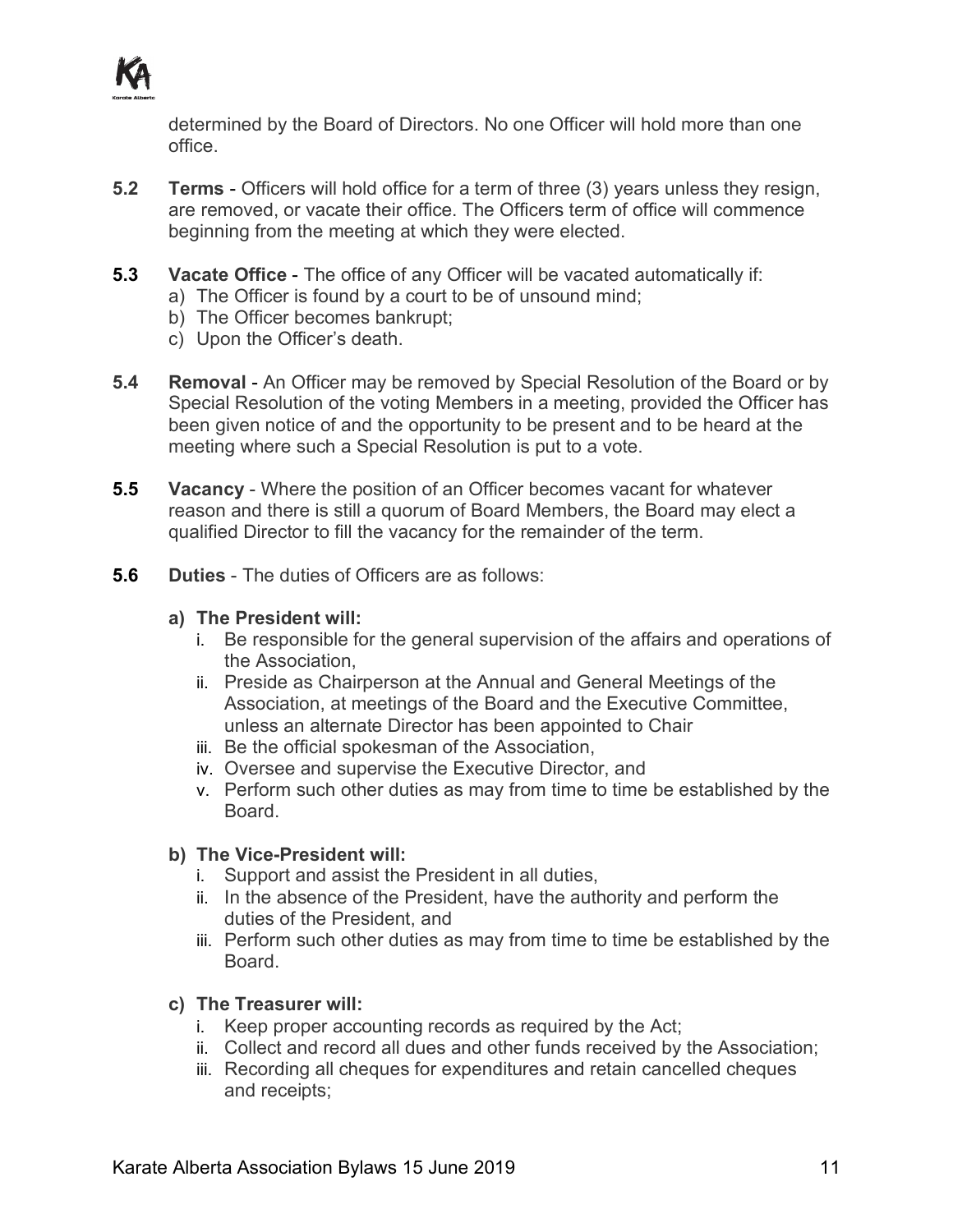

- iv. Deposit all monies received by the Association in the Association's bank account;
- v. Supervise the management and the disbursement of funds of the Association; and
- vi. When required will provide the Board with an account of financial transactions, the financial position of the Association and assist in the Association's audit

## **d) The Secretary will:**

- i. Prepare and submit the Society's Annual Return to Alberta Registries;
- ii. Perform such other duties as may from time to time be established by the Board;
- iii. Be responsible for the documentation of all amendments to the Association's Bylaws;
- iv. Ensure that all official documents and records of the Association are properly kept;
- v. Conduct the correspondences of the Board;
- vi. Keep attendance records of all Board and Executive meetings;
- vii. Send out any notice requirements as described herein; and
- viii. Cause to be recorded the minutes of all meetings of Members,

### **e) The Membership Officer will:**

- i. Keep an up-to-date list of registered members, and
- ii. Shall keep full and accurate accounts of all membership documents, shall validate participation in all Karate Alberta events and shall turn all membership dues over to the treasurer for deposit.

# **Committees of the Association**

- **5.7 Executive Committee** The executive Committee will be comprised of the Officers.
- **5.8 The Executive Committee** will have the authority to oversee the implementation of Board policies during intervals between meetings of the Board and will perform such other duties as are prescribed by these Bylaws or may be prescribed from time to time by the Board.
- **5.9 Executive Director -** The Executive Director will attend all meetings of the Executive Committee and participate therein to the extent permitted by the Executive Committee at such meetings but will not be authorized to vote thereat on any matters in their capacity as Executive Director.
- **5.10 Call of Meeting** Meetings of the Executive Committee will be held at any time and place as determined by the President or upon the request of any two (2) Executive Committee Members.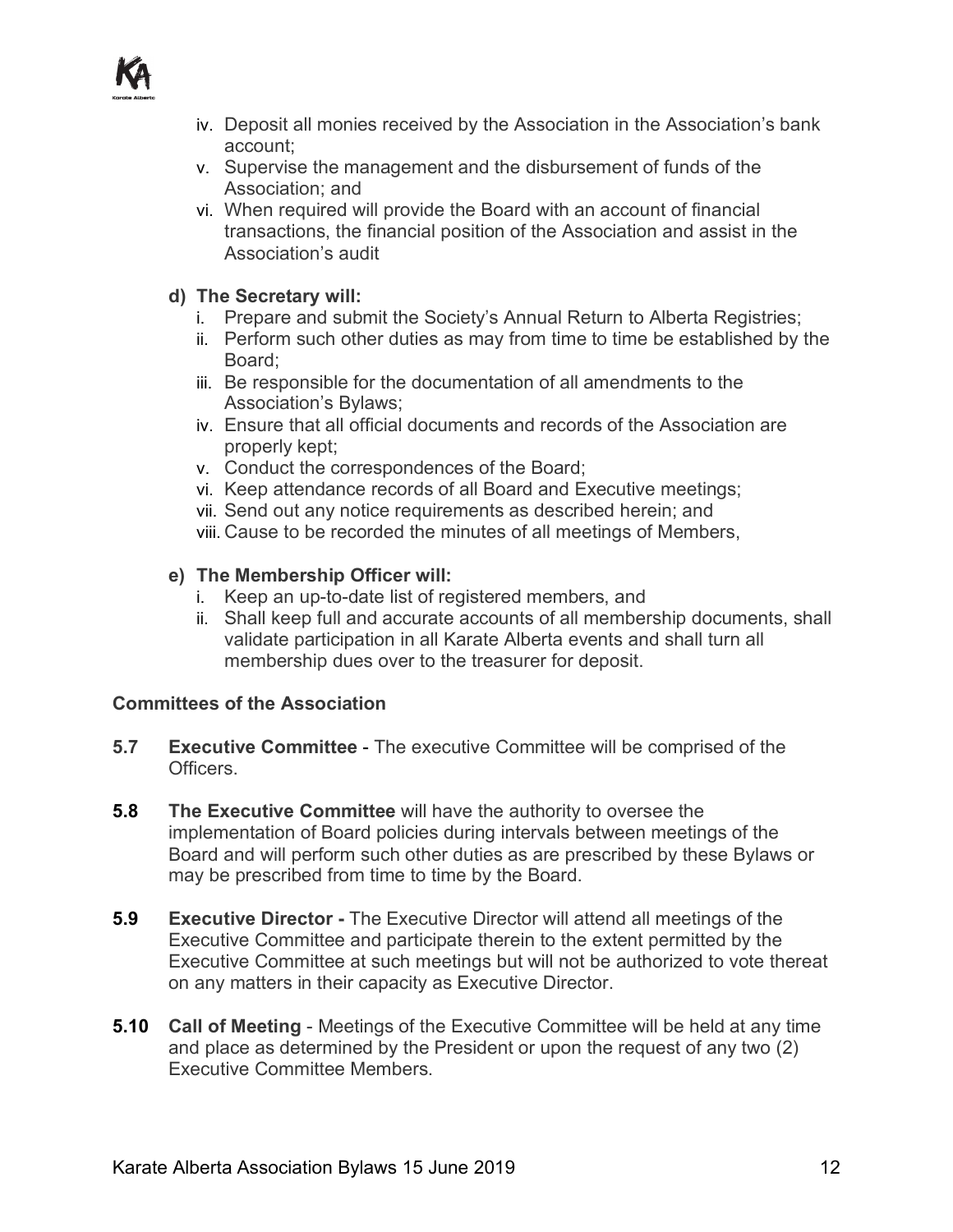

- **5.11 Notice** Written notice, served other than by mail, of Executive Committee Meetings will be given to all Executive Committee Members at least three (3) days prior to the scheduled meeting. Notice served by mail will be sent at least fourteen (14) days prior to the meeting. No Notice of a meeting of the Executive Committee is required if all Officers waive notice, or if those absent consent to the meeting being held in their absence.
- **5.12 Number of Meetings** The Executive Committee will hold at least two (2) meetings per year.
- **5.13 Quorum** Quorum will consist of three (3) of the Executive's voting members.
- **5.14 Voting** Each Executive Committee member is entitled to one vote. Voting will be by a show of hands, electronically or orally unless a majority of Executive Committee Members present request a secret ballot. Resolutions will be passed upon a majority of the votes being in favor of the resolution
- **5.15 No Proxies** Executive Committee member are not entitled to vote via proxy.
- **5.16 Closed Meetings** Meetings of the Executive Committee will be closed to Members and the public except by invitation of the Board.
- **5.17 Appointment of Other Committees** The Board may appoint such committees as it deems necessary for managing the affairs of the Association and may appoint members of committees or provide for the election of members of committees, may prescribe the duties of committees, and may delegate to any committee any of its powers, duties, and functions except where prohibited by the Act or these Bylaws.
- **5.18 Quorum** A quorum for any committee will be the majority of its voting members.
- **5.19 Terms of Reference** The Board may establish the terms of reference and operating procedures for all Committees, and may delegate any of its powers, duties, or functions to any Committee.
- **5.20 Vacancy** When a vacancy occurs on any Committee, the Board may appoint a qualified individual to fill the vacancy for the remainder of the Committee's term.
- **5.21 President Ex-officio** The President will be an ex-officio and non-voting member of all Committees of the Association.
- **5.22 Removal** The Board may remove any member of any Committee.
- **5.23 Debts** No committee will have the authority to incur debts in the name of the Association.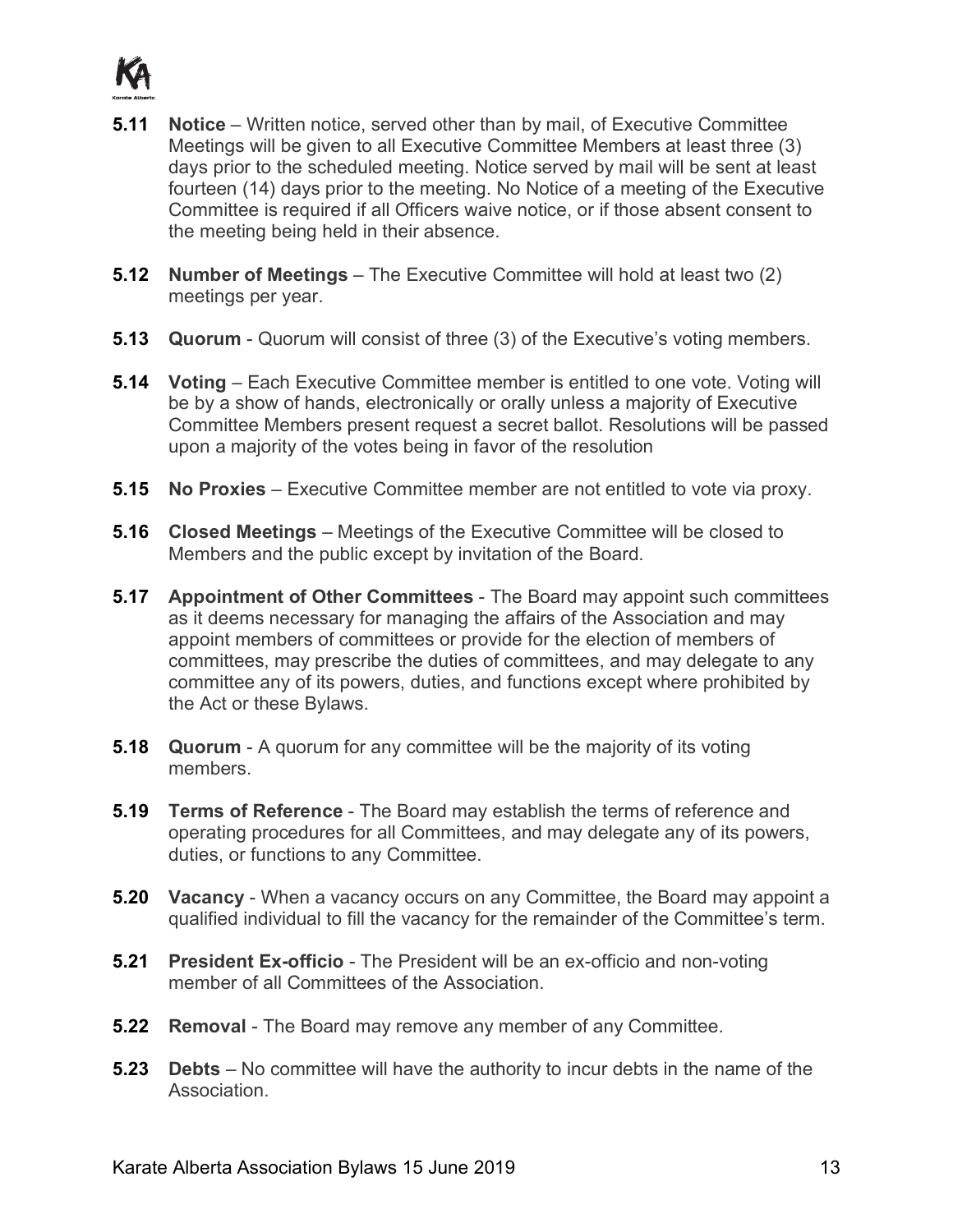

#### **Remuneration**

**5.24 No Remuneration** - All Directors, Officers, and members of Committees will serve their term of office without remuneration except for reimbursement of expenses as approved by the Board.

# **Conflict of Interest**

**5.25 Conflict of Interest** – A Director, Officer, Executive Committee member or member of a committee who has an interest, or who may be perceived as having an interest, in a proposed contract or transaction with the Association will disclose fully and promptly the nature and extent of such interest to the Board or Committee, as the case may be, will refrain from voting or speaking in debate on such contract or transaction; will refrain from influencing the decision on such contract or transaction; and will otherwise comply with the requirements of the Act regarding conflict of interest.

# **ARTICLE 6: FINANCE AND MANAGEMENT**

- **6.1 Fiscal Year** -The fiscal year of the Association will be January 1st to December 31st, or such other period as the Board may from time to time determine.
- **6.2 Bank**  The banking business of the Association will be conducted at such financial institution as the Board may designate.
- **6.3 Auditors** At each Annual General Meeting the Members will appoint an auditor to audit the books, accounts, and records of the Association. The auditor will hold office until the next Annual Meeting. The auditor will not be an Employee or a Director of the Association. The audited financial statement shall be filed in accordance with the requirements of the Act.
- **6.4 Books and Records** The necessary books and records of the Association required by these Bylaws or by applicable law will be necessarily and properly kept. The Books and records of the Association are open for inspection by the members at the head office of the Association upon 48 hours notice during the Association's business hours.
- **6.5 Signing Authority** Signing authority to bind the Association will include any two of the following: the President, the Vice-President, Treasurer/Secretary or Executive Director. The Board of Directors may authorize other persons to sign on behalf of the Corporation. Staffing agreements may be signed by only the Executive Director.
- **6.6 Property** The Association may acquire, lease, sell, or otherwise dispose of securities, lands, buildings, or other property, or any right or interest therein, for such consideration and upon such terms and conditions as the Board may determine.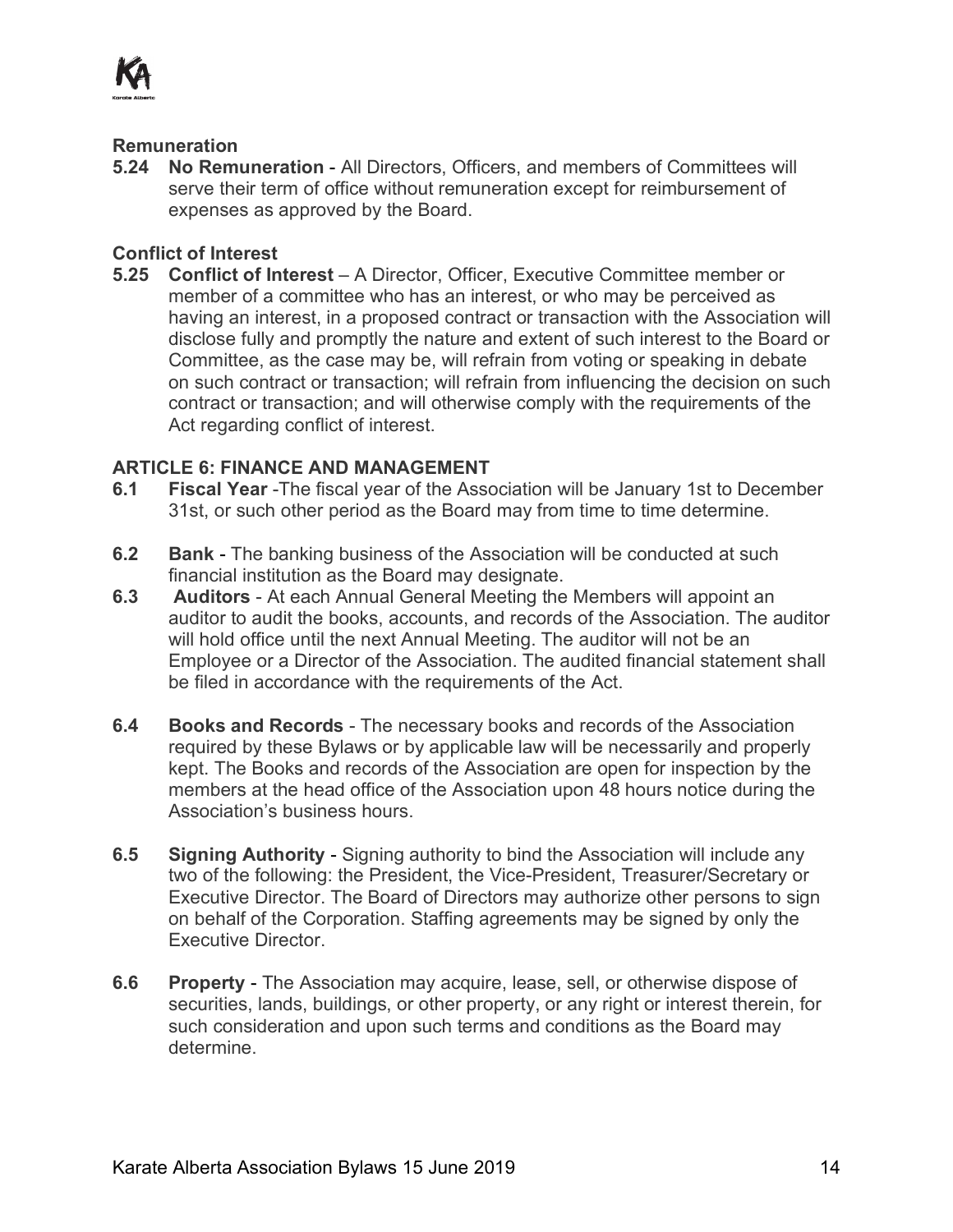

**6.7 Borrowing** - The Association may borrow funds upon such terms and conditions as defined in these Bylaws.

# **ARTICLE 7: AMENDMENT OF BYLAWS**

- **7.1 Voting**  These Bylaws may only be amended, revised, repealed, or added to by a Special Resolution of the voting Members present at a meeting duly called to amend, revise, or repeal these Bylaws. Upon affirmative vote and registration in accordance with the Act, any amendments, revisions, addition, or deletions will be effective immediately.
- **7.2 Notice in Writing** Notice in writing is to be delivered to voting Members twenty-one (21) days or more prior to meeting at which it is to be considered at a Special or General Meeting.

# **ARTICLE 8: NOTICE**

- **8.1 Written Notice** In these Bylaws, written notice will mean notice which is handdelivered or provided by mail, fax, electronic mail courier, or other similar technologies so used in the future to the address of record of the Association, Director, or Member, as the case may be
- **8.2 Date of Notice** Date of notice will be the date on which receipt of the notice is confirmed, verbally where the notice is hand-delivered, electronically where the notice is faxed or e-mailed, or in writing where the notice is couriered, or in the case of notice that is provided by mail, five days after the post mark date of the mail.
- **8.3 Error in Notice** The accidental omission to give notice of a Meeting of the Directors or the Members, the failure of any Director or Member to receive notice, or an error in any notice which does not affect its substance will not invalidate any action taken at the Meeting.

# **ARTICLE 9: DISSOLUTION**

**9.1 Dissolution** - In the event of dissolution, the Association will comply with the requirements of the Act.

# **ARTICLE 10: INDEMNIFICATION**

- **10.1 Will Indemnify** The Association will indemnify and hold harmless out of the funds of the Association each Director and Officer, their heirs, executors and administrators from and against any and all claims, demands, actions or costs which may arise or be incurred as a result of occupying the position or performing the duties of a Director or Officer.
- **10.2 Will Not Indemnify** The Association will not indemnify a Director or Officer or any other person for acts of fraud, dishonesty, or bad faith.